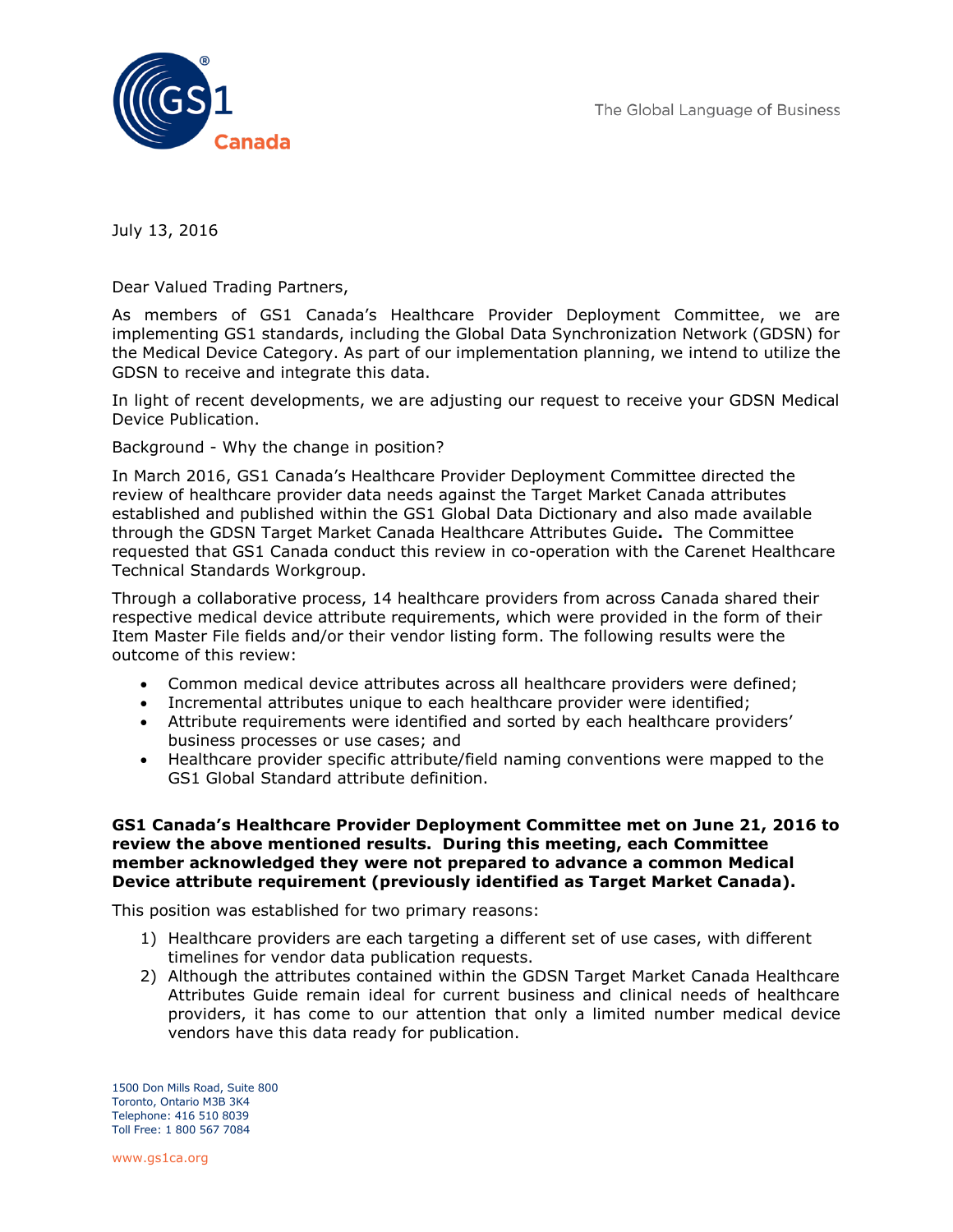

For this reason, and to establish early adopter GDSN publication activity, we are asking medical device vendors to publish all available data to the GDSN Certified Data Pool selected by participating healthcare providers, even if this publication is missing some of the attributes initially requested by the collective Canadian community. We have agreed to take an individual approach to adoption, with state-of-readiness reviews being conducted by the Healthcare Provider Deployment Committee on a regular basis.

Members of the Healthcare Provider Deployment Committee also agreed that:

- It is important to facilitate clear communication to the vendor community about the attribute needs of each healthcare provider. This will assist vendors in loading medical device data into the GDSN.
- Each healthcare provider would select a GDSN Data Pool provider of their choice.
- GS1 Canada will host a Medical Device Attribute Communication tool that will detail the attribute requirements by each healthcare provider. This tool would be available on GS1 Canada's website as a guide for community. Additional information will be available by August 15, 2016.

## **This agreement has been established to enable short-term momentum, with the goal of GDSN providing our long-term medical device product data needs. Without a complete set of data, healthcare providers will continue to spend incremental time and money to supplement the missing product data, and the benefits will not be realized.**

We understand that the roadmap to GS1 standards adoption is a journey that must be taken in partnership with the medical device community. We are encouraged about the benefits standards adoption has to offer to patients and the Canadian healthcare system, and thank you in advance for working in a co-operative manner so our respective efforts and timelines are met.

1500 Don Mills Road, Suite 800 Toronto, Ontario M3B 3K4 Telephone: 416 510 8039 Toll Free: 1 800 567 7084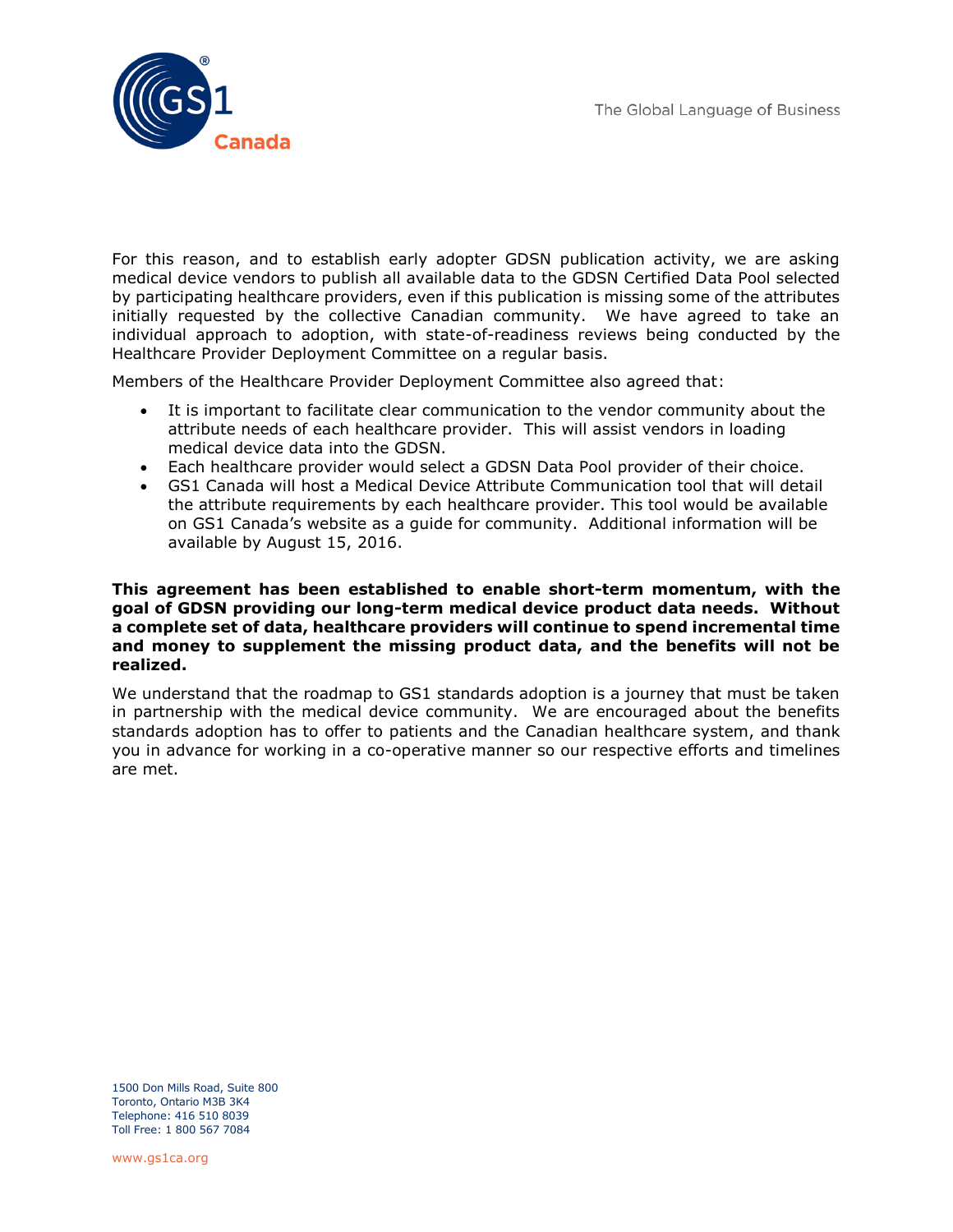

## **About the Healthcare Provider Deployment Committee**

Reporting to GS1 Canada's Carenet Healthcare Sector Board, the GS1 Canada Healthcare Provider Deployment Committee is representative of executive-level healthcare administrators (hospitals, shared services organizations (SSOs) and group purchasing organizations (GPOs) who will advance the roadmap and deployment strategy for the integration of GS1 standards and data integrity protocols; advancing a pan-Canadian initiative to achieve enhanced patient safety, improved health system quality and overall system efficiencies in the Canadian healthcare sector.

| <b>Name</b>        | <b>Titles</b>                                        | <b>Organization</b>                                        |
|--------------------|------------------------------------------------------|------------------------------------------------------------|
| Cynthia Valaitis   | President & CEO                                      | <b>HealthPRO</b>                                           |
| Danny Purcell      | VP, Finance & CFO                                    | Montfort Hospital                                          |
| David Loukras      | e-Procurement<br><b>Executive Project</b><br>Sponsor | <b>BC Clinical and Support Services</b><br>(BCCSS)         |
| Don Cummer         | <b>Account Executive</b>                             | Plexxus                                                    |
| Eric Lefebvre      | Director                                             | SigmaSanté                                                 |
| Monique Porlier    | Vice President<br>Corporate Services                 | Headwaters Health, William Osler and<br><b>CWCCAC</b>      |
| Jitendra Prasad    | Chief Program Officer                                | Alberta Health Services (AHS)                              |
| Joanne Nicholson   | Manager, Contract<br>Management & Data<br>Integrity  | Central Ontario Healthcare Procurement<br>Alliance (COHPA) |
| Michel Levesque    | Executive Director -<br>Supply Chain                 | FaciliCorp Service New Brunswick                           |
| <b>Richard Tam</b> | EVP &COO                                             | Mackenzie Health                                           |

Members of the Healthcare Deployment Committee Include:

1500 Don Mills Road, Suite 800 Toronto, Ontario M3B 3K4 Telephone: 416 510 8039 Toll Free: 1 800 567 7084